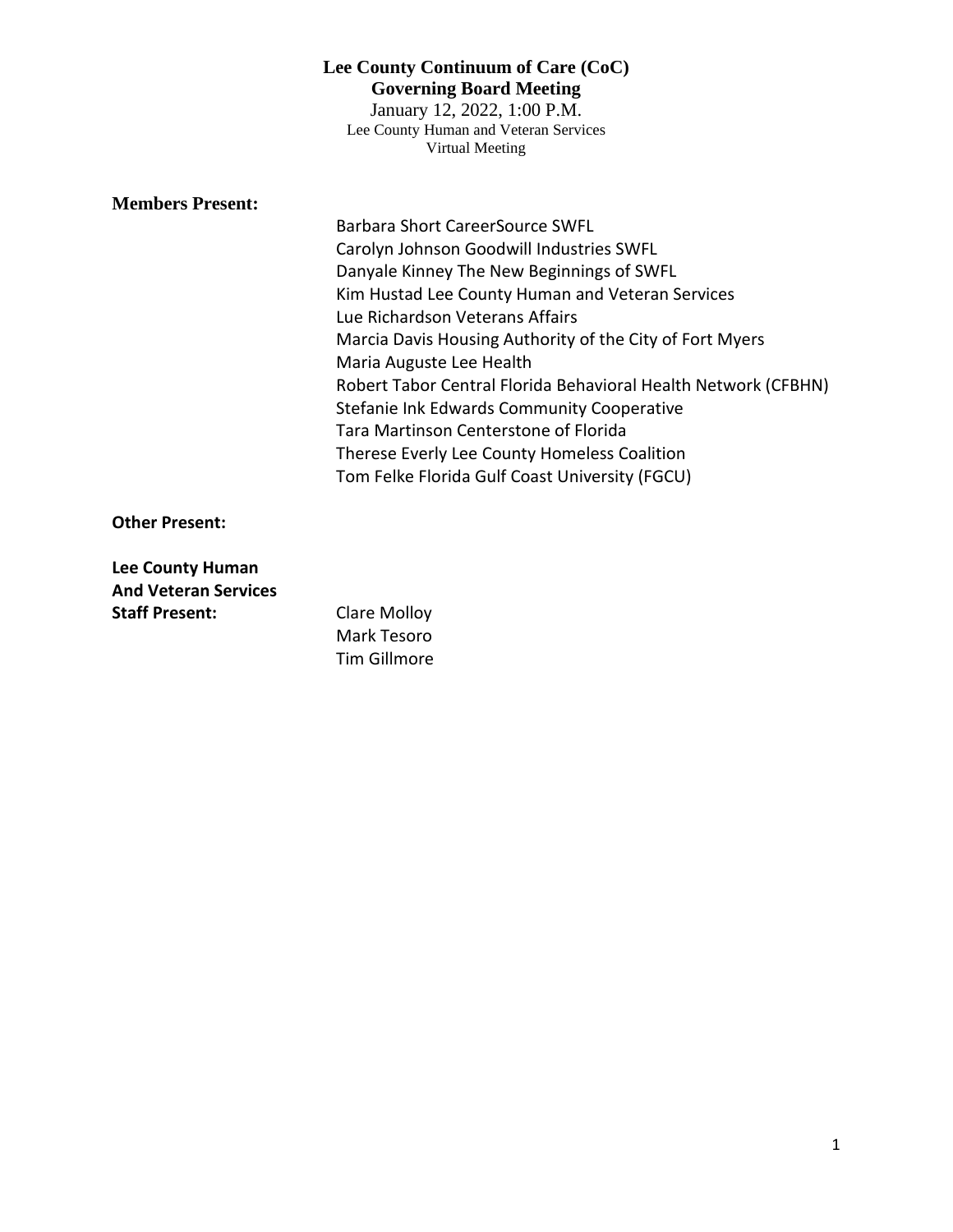January 12, 2022, 1:00 P.M. Lee County Human and Veteran Services Virtual Meeting

## **I. Call to Order**

*Carolyn Johnson, Co- Chair*

- a. Welcome and Board Roll Call
	- Mark Tesoro reviewed the list of attendees. He stated there was not enough for a quorum.
- b. Members Absent with Excuse
	- Adina Bridges Park Royal Hospital absent without an excuse
	- Carl Baxter BCW Consulting absent with an excus
	- Daniel Kruse Providence Family Life Center absent without an excuse
	- Eduardo Gloria Catholic Charities absent without an excuse
	- Jennifer Nelson City of Cape Coral absent with an excuse
	- Jerod Murphy Advocate absent without an excuse
	- Karen Hawes Advocate absent without an excuse
	- Linda Hafner United Way absent with an excuse
	- Matt Visaggio Visaggio and Co. absent with an excuse
	- Sheryl Soukup Residential Options of Florida (ROOF) absent without an excuse
	- Terryn Streets The Salvation Army absent without an excuse

### *Public Comment:* None

#### **II. Approval of Meeting Minutes\*(November)** *Carolyn Johnson, Co- Chair*

• Tabled until next meeting

# **III. Governing Board Membership Update –**

### *Mark Tesoro*

- a. Sharon Rozier Retirement (City of Fort. Myers)
- Sharon Rozier will be retiring from the City of Fort Myers. This will open a seat on the board. They are looking to add members to the board that represent the Community in a way that is reflective, of who they serve.
- b. Board Composition Review/Recommendations to Follow

#### **IV. Severe Weather Outreach/HOT Team Update** – *Mark Tesoro*

# Severe Weather Outreach:

They have a standard plan to activate their Outreach Team when the weather reaches below 40 degrees. They are in close communication with the Emergency Operations Center (EOC) on a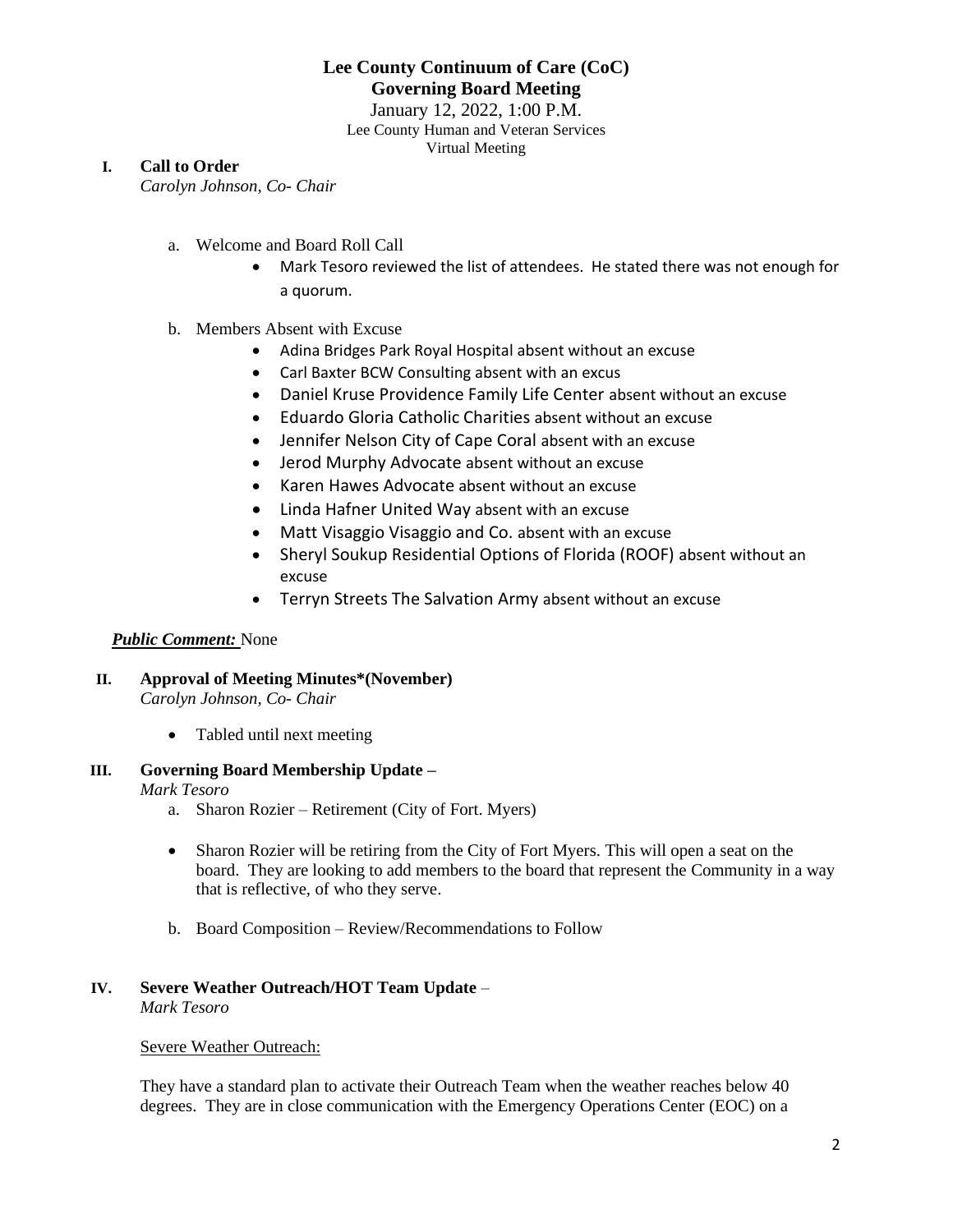January 12, 2022, 1:00 P.M. Lee County Human and Veteran Services Virtual Meeting

regular basis who will trigger that activity. If they do get alerted it means the weather will be cold for an extended period of time.

There are several things that must be considered. Not only will it be 40 degrees but how long and what part of the day does it affect.

Example:

- If its late in the evening or morning they know it's going to warm up quickly during the day, the team may not be activated.
- If they know its going to be a 40-degree evening, being cold for some time, they would be activated.

They have the availability to send text messages out to clients in case of an emergency. They received permission from clients that signed up to participate in their Coordinated Entry program.

### HOT Team Update:

The HOT (Homeless Outreach Team) is always active. They participate with them on a regular basis by reaching out to clients, talking to clients, and making sure they have opportunities beyond enforcement and trespassing.

They just recently developed an ap called Housing Units Gathered by Outreach (HUGO). Its currently in the beginning stages. They have asked clients to put this ap on their phones so when they are out in the community and see signs for rental units or if they interact with a landlord, they can take a picture and it will drop a pin of the location. They do a report once a week and send to individuals trying to identify housing.

### **V. Lee County Homeless Coalition – General CoC Membership** *Therese Everly*

The Lee County Homeless Coalition works closely with the Florida Coalition to end Homelessness. It's a State organization that puts forward three State priorities in their legislative session, which is currently going on. It's to fully fund the Homeless Challenge Grant currently at \$3.18 million. They were able to increase their staffing grant by \$600,000. \$355.5 million to fully fund affordable housing and work force housing. \$95 million for the State Department Incentive Loan (SDIL). \$220.5 million for State Housing Initiatives Partnership Program (SHIP).

## The Events Committee:

- January  $29<sup>th</sup>$  the  $21<sup>st</sup>$  Annual Homeless Services Day & Veteran Stand Down
- January  $29<sup>th</sup>$  there will be a feeding program in the evening at Lions Park to count individuals.

## Data Committee:

They are working diligently to support the Performance Evaluation and Ranking Committee (PERC) work, which is then brought to this board for voting approval for funding projects.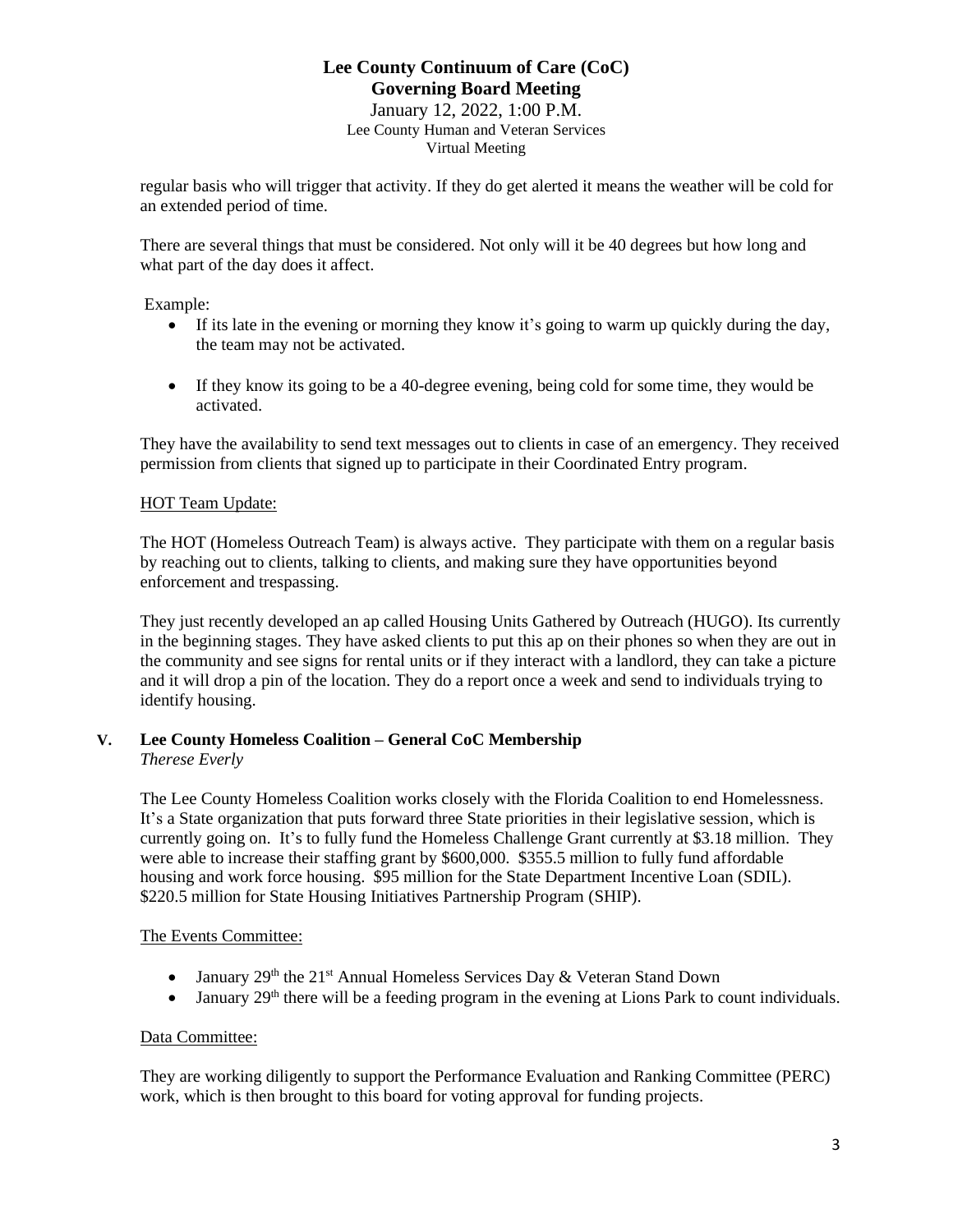January 12, 2022, 1:00 P.M. Lee County Human and Veteran Services Virtual Meeting

# Resource Committee:

They developed a Homeless Survival Guide with the partnership of Florida Gulf Coast University (FGCU)

There has been discussion about a Thrift Shop Program to support individuals and families that were previous homeless and now being housed through the Rapid Rehousing Program with household items.

They started a pilot program email distribution list with their Rapid Rehousing Case Managers that does the direct housing through donors that are going through the Homeless Coalition.

## **VI. NOFA Process/ARP Update**

*Clare Molloy/Jeannie Sutton*

They recently had two Notice of Funds Available (NOFA) go out in December and ends the month of January. The Notice of Funds Available (NOFA) will be ranked together at a meeting January 19, 2022.

Their first Notice of Funds Available (NOFA) is for Case Management of Supportive Services for individuals experiencing homelessness. The funding for this was \$1 million from Home Investment Partnership Program (HOME) and Home Investment Partnership Program American Rescue Plan (HOME-ARP). They received 9 applications only 8 applications were eligible.

- Catholic Charities
- Center for Progress of Excellence
- Affordable Home Ownership Foundation
- Community Assisted and Supported Living (CASL)
- Jewish Family and Children Services
- St Vincent De Paul
- Providence Life Family Center
- Lee County Housing Development Corporation
- Refuge Place.

Their second Notice of Funds Available (NOFA) that went out was for Affordable Housing Development and Non-Profit Capital Improvement. There was Community Development Block Grant (CBDG) funds available, Home Investment Partnership Program (HOME) and Home Investment Partnership Program American Rescue Plan (HOME-ARP) funding available. The Notice of Funds Available (NOFA) received 12 applications, Community Assisted and Supported Living (CASL) applied in two separate applications, one for Home Investment Partnership Program (HOME) and one for Community Development Block Grant (CDBG) funding.

• Affordable Home Ownership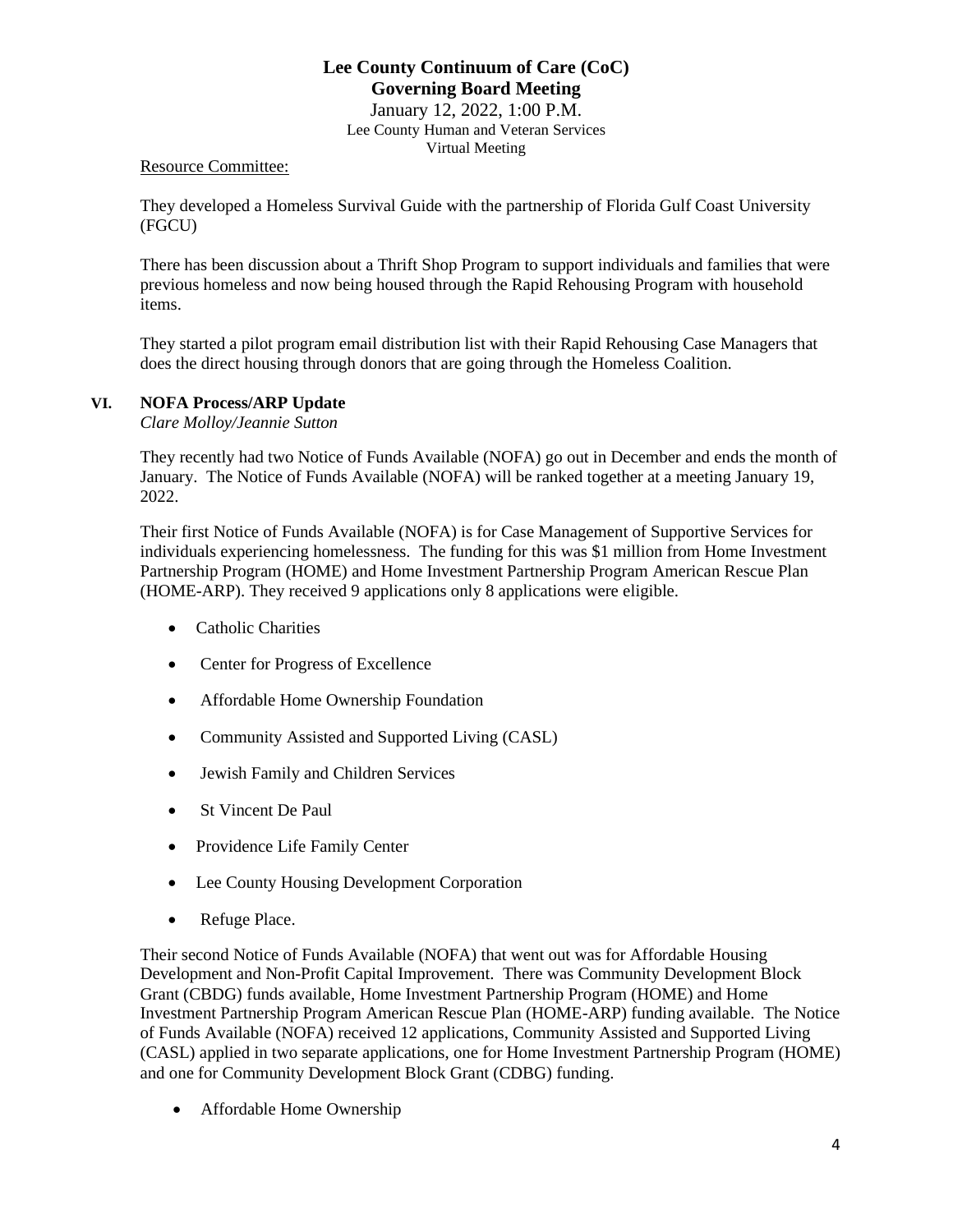January 12, 2022, 1:00 P.M. Lee County Human and Veteran Services Virtual Meeting

- Boys and Girls Club
- Community Assisted and Supported Living (CASL)
- Center for Progress and Excellence
- For Profit Inc.
- Larc
- Lutheran Services of Florida
- River North Properties
- Renaissance Wellness Center
- St. Mathew's House
- Sunrise of Southwest Florida

#### **VII. Data Committee Recommendation – Revision to Data Quality Plan\*** *Tim Gillmore*

They are updating their elements during the new fiscal year standards from Department of Housing and Urban Development (HUD).

#### **\*Voting for changes will take place though email due to not enough members for a quorum.**

### **VIII. Strategic Planning Committee Recommendation – Revision to Written Standards**\* *Mark Tesoro*

There are a few changes they would like to make to the Written Standards to keep it accurate and to reflect what they are actually doing within the system. When it starts to get outdated, or they change processes, they try to update the changes into their Written Standards.

#### **\*Voting for changes will take place though email due to not enough members for a quorum.**

# **IX. Next CoC Board Meeting March 9th at 1 p.m. –**

- a. Reports expected for next meeting 
	- i. PERC Committee Convening review NOFA Applications
	- ii. Possible feedback from HUD re: CoC NOFO Application Score

### **X. Adjourn -**

*Carolyn Johnson, Co-Chair*

Maria Auguste made a motion to adjourn the meeting. Dr. Tom Felke seconded the motion. Motion passed

**XI. Post meeting follow-up** – Vote to approve items was taken by email to move items forward. The following individuals voted to approve all recommended updates – B. Short, T. Streets, K. Hustad, M. Visaggio, T. Martinson, T. Everly, J. Nelson, L. Richardson, M. Davis, C. Johnson, D. Kruse, D. Kinney, M. Auguste, L. Hafner. Recommendations are passed by the CoC Board 1/18/21.